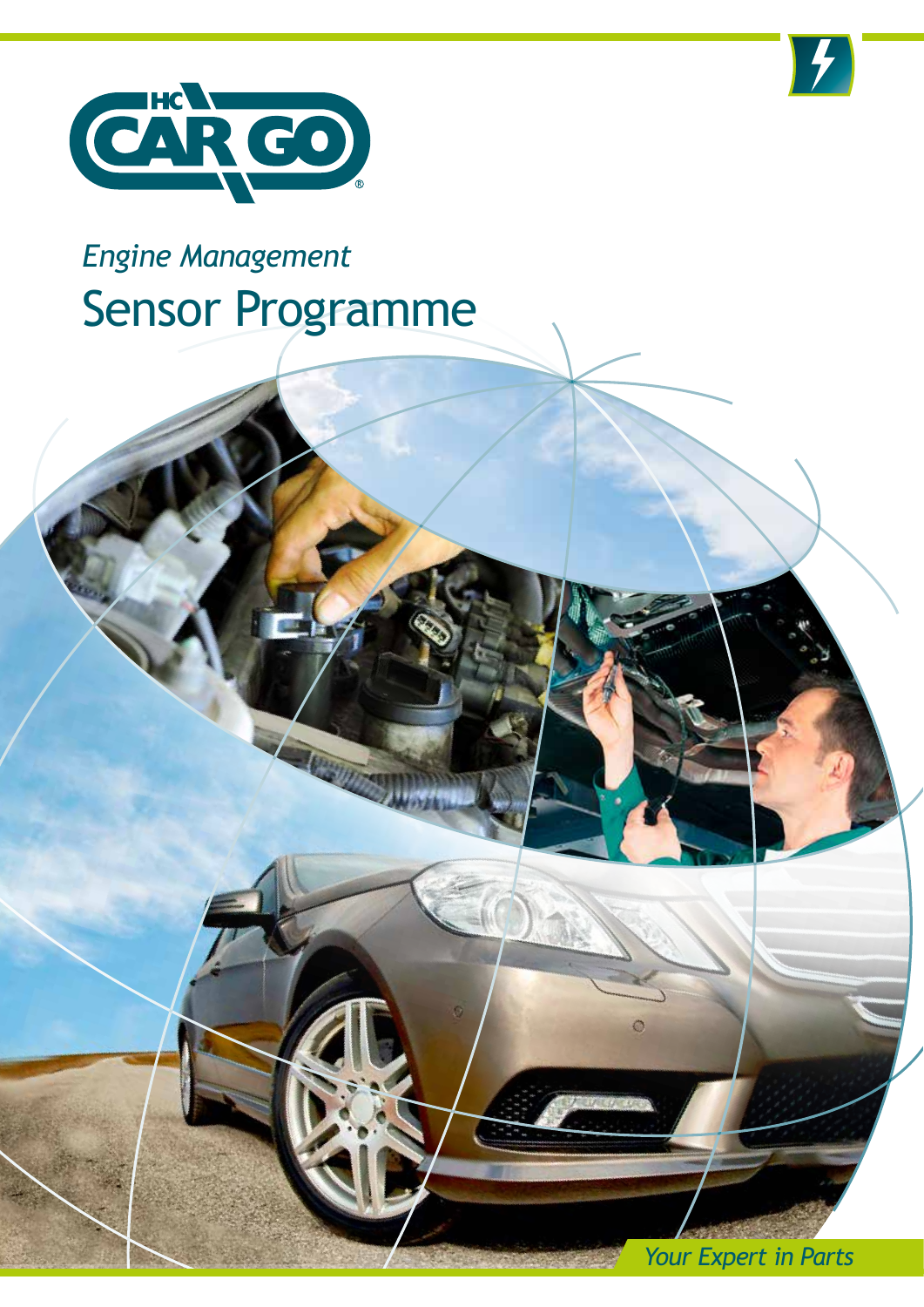**Your Expert in Parts**

**2 3**

Engine Management becomes more complex. Engine management systems have become a fundamental element in modern motor vehicles. The number of different electronic and electric components in vehicles has dramatically increased in recent years.

Typical market drivers for this are also electrification, advanced safety, automated driving and tightened regulations on exhaust emission controls.

Therefore, HC-CARGO has developed an attractive,

reliable and competitive range of commonly replaced sensors. Here you can see which types of sensors, valves and coils we offer.

We will continue to extend the program to offer you an even more comprehensive offer. You can always see our full and updated range in our online webshop: www.hc-cargo.com

### *Ignition Coils*

The purpose of the coil's pulses is to generate a spark (arc) between the

electrodes of the spark plugs that is necessary to start the internal combustion.



#### *Camshaft / Crankshaft Sensors*

These two sensor types monitors the position or rotational speed of the camshaft/crankshaft drive. This information is used by the ECU to control the fuel injection and the ignition timing as well as other engine parameters.



#### *MAP Sensors*

MAP sensors provide manifold pressure data to the car's ECU. The ECU uses this input to calculate the engine's load, thereby establishing the correct fuel dosage and



ignition timing.

#### *Lambda Sensors*

A lambda sensor measures the proportion of oxygen (O2) in the exhaust system. The sensor helps the engine run as efficiently as possible while also minimising various emissions.



#### *EGR Valves*

An EGR valve recirculates a measured amount of exhaust gas into the engine's air intake to lower combustion temperatures. This reduces the level of hazardous nitrogen dioxide (NOx) concentration emitted to the environment by up to 50%.

# *ABS Sensors*

The ABS system detects incipient locking of one or more wheels at an early stage and selectively reduces the braking pressure. Without an ABS system the wheels of a vehicle can become locked when braking.

#### *Air Mass Sensors*

Air mass sensors register the mass of air that is being drawn into the engine and converts this into an electrical signal, which is sent to the ECU.





## *Engine Management @ HC-CARGO*